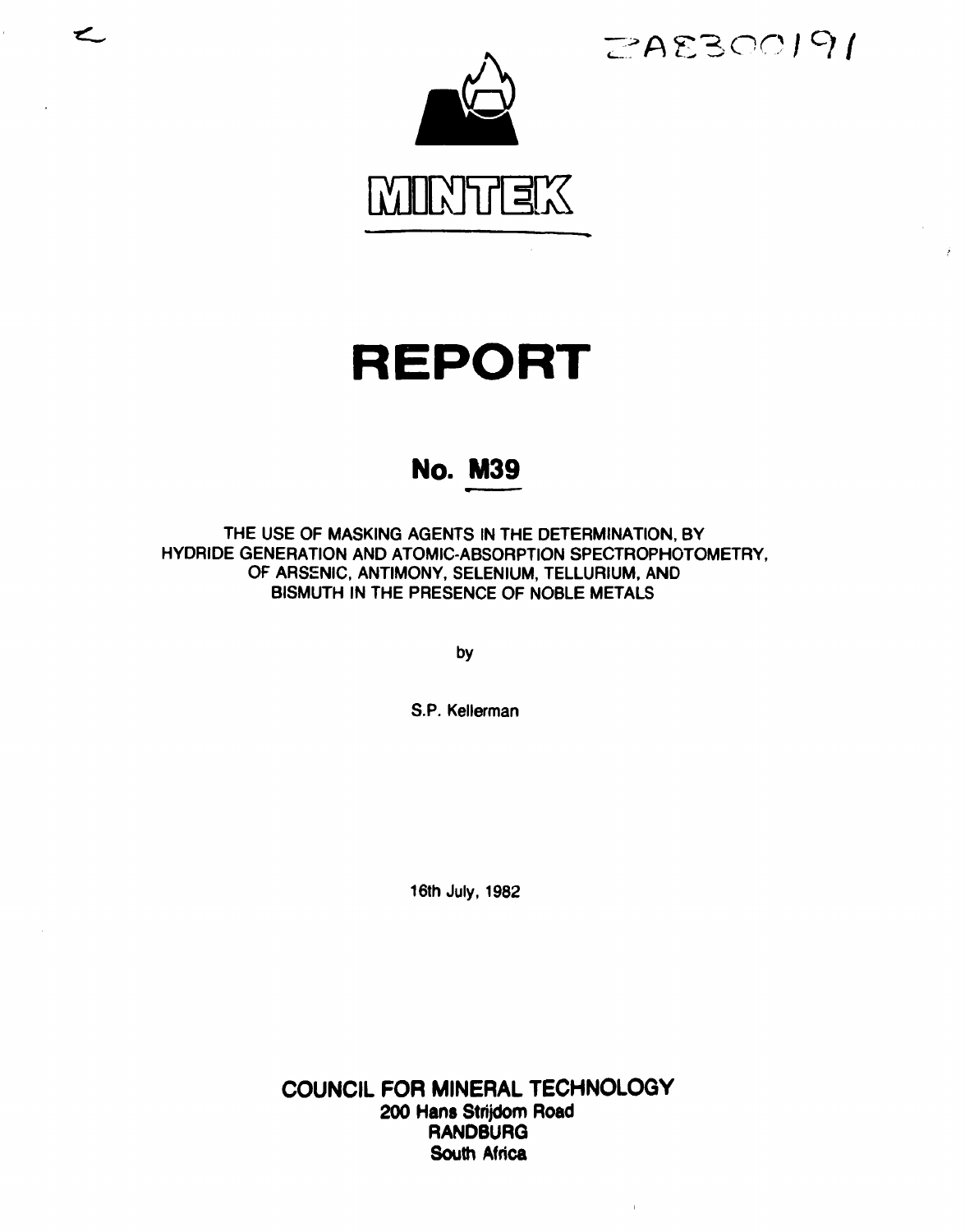



Ï

 $\label{eq:1.1} \frac{1}{2} \sum_{i=1}^n \frac{1}{2} \sum_{j=1}^n \frac{1}{2} \sum_{j=1}^n \frac{1}{2} \sum_{j=1}^n \frac{1}{2} \sum_{j=1}^n \frac{1}{2} \sum_{j=1}^n \frac{1}{2} \sum_{j=1}^n \frac{1}{2} \sum_{j=1}^n \frac{1}{2} \sum_{j=1}^n \frac{1}{2} \sum_{j=1}^n \frac{1}{2} \sum_{j=1}^n \frac{1}{2} \sum_{j=1}^n \frac{1}{2} \sum_{j=1}^n \frac{$ 

 $\sim$  1.

 $\mathbf{r}$ 

**(ANALYTICAL CHEMISTRY DIVISION)** 

# **REPORT**

# No. **M39**

THE USE OF MASKING AGENTS IN THE DETERMINATION, BY HYDRIDE GENERATION AND ATOMIC-ABSORPTION SPECTROPHOTOMETRY, OF ARSENIC, ANTIMONY, SELENIUM, TELLURIUM, AND BISMUTH IN THE PRESENCE OF NOBLE METALS

by

Susanna Petronella Kellerman

16th July, 1982

Printed and published oy the Council for Mineral Technology

ISBNO 86999 572 3

 $\sim 1$ 

 $\bar{1}$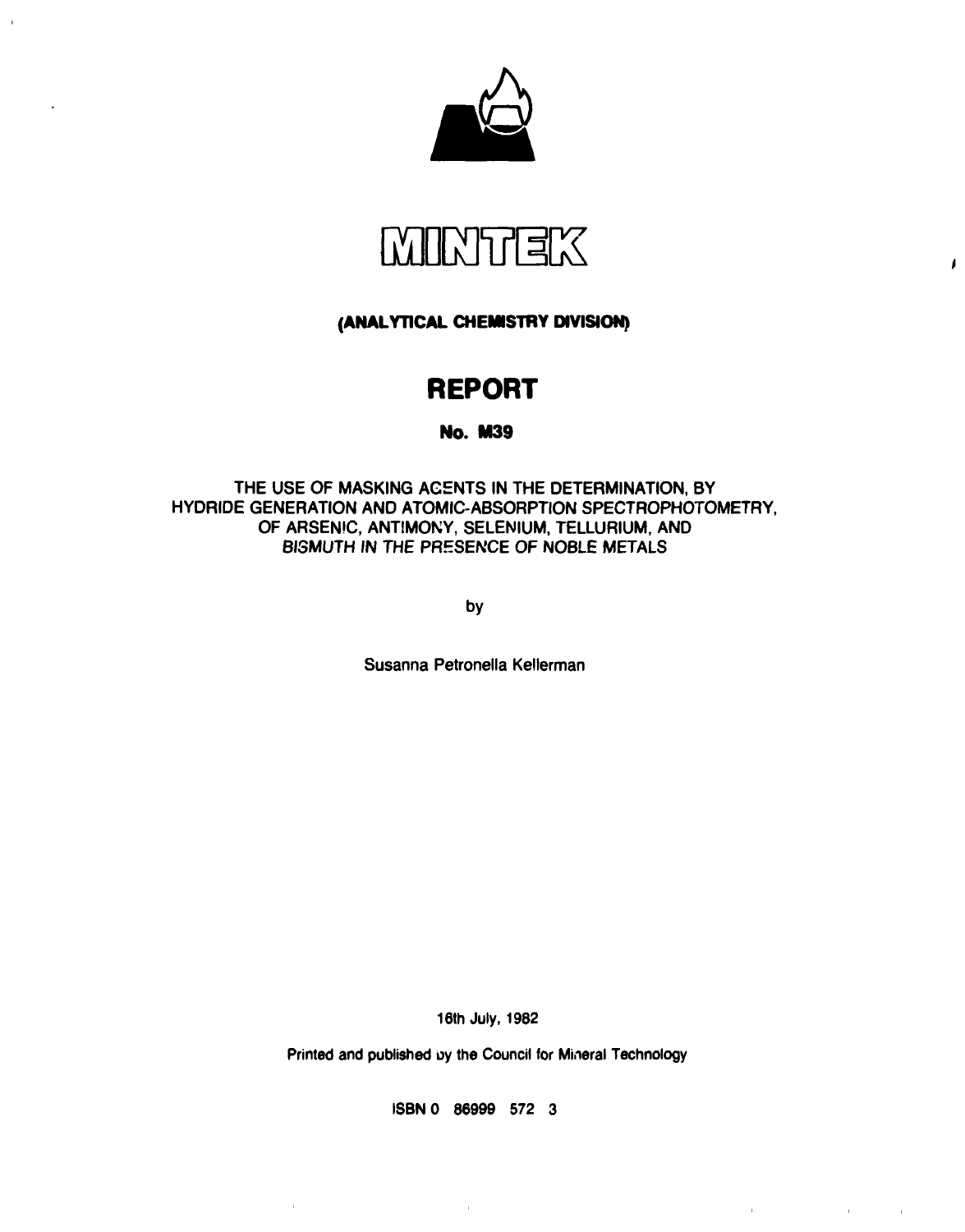**Investigator S.P. Kellerman Director of Division T.W. Steele Programme No. 005 Project No. 083811 Project Report No. 1** 

 $\bar{t}$ 

 $\hat{\mathbf{r}}$ 

 $\mathbf{I}$ 

 $\bar{\rm r}$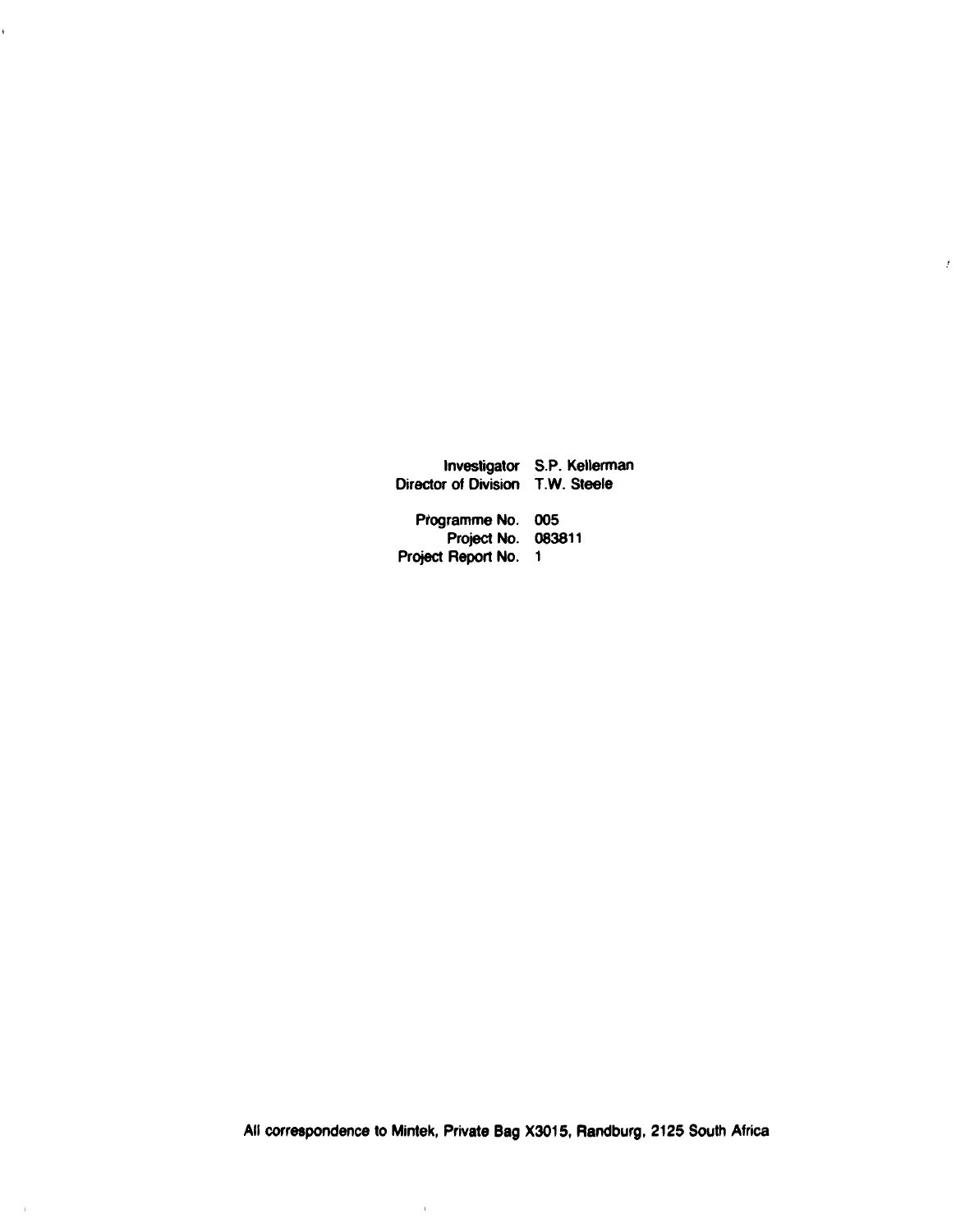# **SYNOPSIS**

**The effectiveness of thiosemicarbazide, tellurium, and potassium iodide as masking agents to eliminate interferences was assessed. Thiossmicarbazide was found to be effective in eliminating or reducing the interferences on arsenic, antimony, and bismuth, and tellurium reduced the interferences on selenium. The interferences on tellurium could not be eliminated.** 

**Arsenic, antimony, selenium, and bismuth were determined in metal sulphide concentrates that were**  spiked with the noble metals (defined here as gold plus all the platinum-group metals except osmium). The **relative standard deviations for arsenic, antimony, bismuth, and selenium were 0,061,0,017,0,029, and 0,145 respectively. The values obtained for all the analytes agreed favourably with the preferred values for two in-l.ouse reference samples.** 

**The laboratory method is detailed ;n an appendix.** 

# **SAMEVATTING**

**Die doeltrcffendheid van tiosemikarbasied, telluur en kaliumjodied as maskeermiddels om steurings uit te skakel is geëvalueer. Daar is gevind dat tiosemikarbasied doeltreffend is om steurings ten opsigte van arseen, antimoon en bismut uit te skakel of te verminder, terwyl telluur die steurings ten opsigte van seleen verminder het. Die steurings ten opsigte van telluur kon nie uitgeskakel word nie.** 

**Arseen, antimoon, seleen en bismut is bepaal in metaalsuifiedkonsentrate wat met die edelmetale (hier omskryf as goud plus al die platinumgroepmetale behalwe osmium) gesou. is. Die betrokke standaardafwykings vir arseen, antimoon, bismut en seleen was onderskeidelik 0,061, 0,017, 0,029 en 0,145. Die waardes wat vir al die analiete verkry is, het gunstig vergelyk met die voorkeurwaardes vir twee interne verwysingsmonsters.** 

**Die iaboratoriummetode word in 'n aanhangsel uiteengesit.** 

 $\pm 1$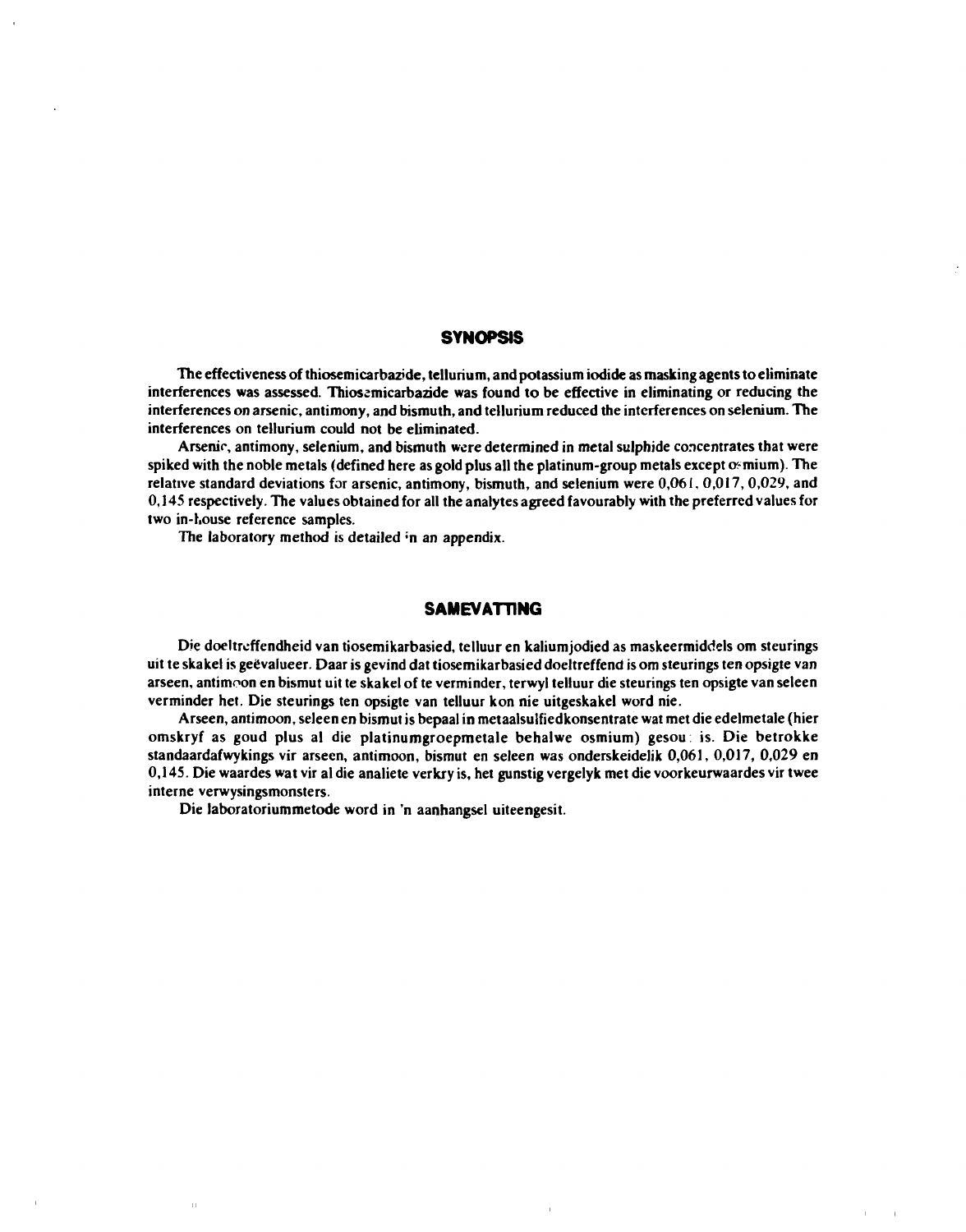# **CONTENTS**

 $\hat{\mathcal{A}}$ 

 $\sim$ 

|         | Appendix. The determination, by hydride generation and atomic-absorption spectrophotometry, of<br>microgram amounts of arsenic, antimony, bismuth, and selenium in the presence of noble |
|---------|------------------------------------------------------------------------------------------------------------------------------------------------------------------------------------------|
|         | <b>LIST OF TABLES</b>                                                                                                                                                                    |
| Table 1 | The effect of masking agents on interference                                                                                                                                             |

 $\mathcal{L}$ 

 $\sim 10^{-1}$ 

 $\mathcal{L}_{\mathbf{r}}$ 

 $\mathcal{L}(\mathcal{L}(\mathcal{L}(\mathcal{L}(\mathcal{L}(\mathcal{L}(\mathcal{L}(\mathcal{L}(\mathcal{L}(\mathcal{L}(\mathcal{L}(\mathcal{L}(\mathcal{L}(\mathcal{L}(\mathcal{L}(\mathcal{L}(\mathcal{L}(\mathcal{L}(\mathcal{L}(\mathcal{L}(\mathcal{L}(\mathcal{L}(\mathcal{L}(\mathcal{L}(\mathcal{L}(\mathcal{L}(\mathcal{L}(\mathcal{L}(\mathcal{L}(\mathcal{L}(\mathcal{L}(\mathcal{L}(\mathcal{L}(\mathcal{L}(\mathcal{L}(\mathcal{L}(\mathcal{$ 

 $\sim 10^{-10}$ 

 $\sim 10^{-10}$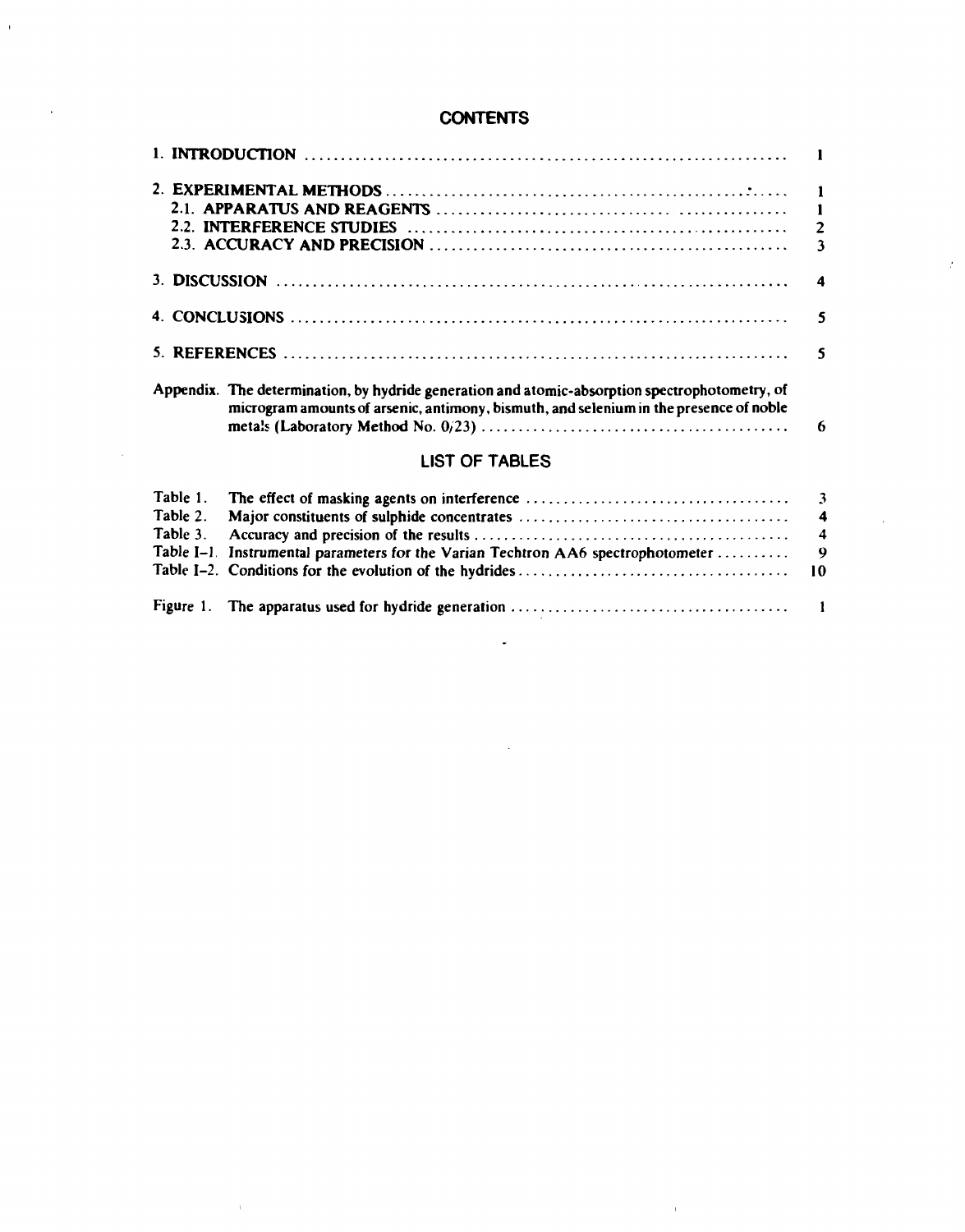#### **1. INTRODUCTION**

**Because of its high sensitivity, the technique involving atomic-absorption spectrophotometry (AAS) with hydride generation is commonly used for the determination of low concentrations of arsenic, antimony, selenium, bismuth, and tellurium. However, in the application of this technique, a variety of metal ions cause serious interference. Several authors have studied the interference effects caused by**  different metal ions<sup>1.2</sup> and have suggested the use of masking or complexing agents for their elimination<sup>3-6</sup>. In a comprehensive study Robert<sup>2</sup> showed that there were severe interferences from some of the noble **metals (defined in this report as gold plus all the platinum-group metals except osmium), especially platinum, palladium, rhodium, and gold, and that the most serious base-metal interferents appeared to be copper and nickel. In the determination of arsenic, Kirkbright and Taddia\* overcame the interferences caused by copper, nickel, palladium, and platinum by using thiosemicarbazide and 1,10 phenanthroline. They also managed to successfully determine selenium by using tellurium as a complexing agent<sup>5</sup> .**  Yamamoto *et al.*<sup>3</sup> suggested the use of potassium iodide in the determination of antimony.

**It was decided that an attempt should be made to assess whether, and to what extent, some of the complexing and masking agents that are recommended in the literature are effective in overcoming interference from the noble metals during the determination of arsenic, antimony, selenium, bismuth, and tellurium by hydride generation and AAS.** 

# **2. EXPERIMENTAL METHODS**

# **2.1. Apparatus and Reagents**

**The reduction apparatus used in all the work described in this report is a simplified version of the Perkin-Elmer balloon-reservoir apparatus (Figure 1). It consists of a 500 ml Buchner filtration flask (reaction vessel) fitted with a rubber stopper having three outlets, one of which has a rubber septum to allow sodium borohydride solution to be injected. The other two outlets are connected by Tygon tubing (with an internal diameter of 1 cm) to the atomic-absorption spectrophotometer's nitrogen inlet and spray chamber.** 



**FIGURE 1. The apparatus used for hydride generation (after Robert<sup>2</sup> )**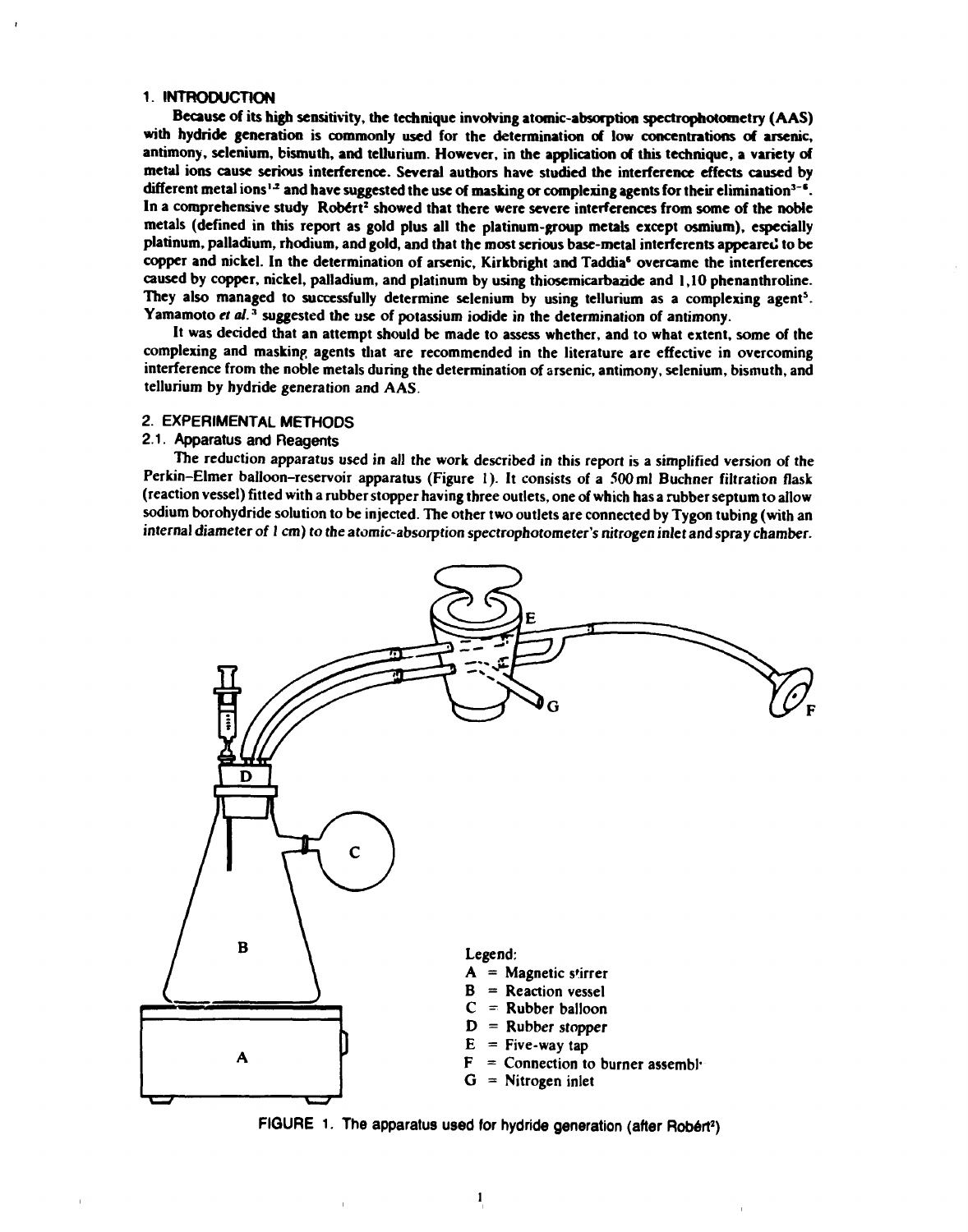**A five-way glass tap allows the nitrogen to by-pass the reaction vessel or to enter it and sweep the evolved hydrides into the flame. A rubber balloon, which is connected to the glass outlet of the Buchner filtration flask, provides a reservoir for the evolved hydrides and hydrogen.** 

**A Varian Techtron Model AA6 spectrophotometer fitted with a Varian Techtron BC-6 simultaneous background corrector (hydrogen hollow-cathode lamp), an automatic gas-control unit, and a Corning recorder Model 840, were used throughout the experimental work. Varian Techtron hollow-cathode lamps were used in the measurement of all the hydride-forming elements except arsenic, for which a lamp manufactured by Pye Unicam was used.** 

**Standard stock solutions of antimony, arsenic, bismuth, selenium, and tellurium were prepared from the pure metals or their oxides (details are given in the Appendix), and were diluted for use with 40 per cent (v/v) hydrochloric acid. For the interference studies, standard solutions of the noble metals were prepared from the high-purity metals; the rest of the standard solutions were prepared from chloride salts.** 

**A solution (40 g/l) of sodiunr. borohydride was prepared by dissolution of the reagent (Merck Analar) in water in which two pellets of sodium hydroxide had been dissolved. This solution was freshly prepared immediately before use. Merck's A.R.-grade hydrochloric acid (37 per cent) was used throughout.** 

**A solution that was used to spike the sample solutions was prepared as follows. Solutions of the individual noble metals were mixed in the following ratio: platinum 60 per cent, palladium 24 per cent, gold 5 per cent, rhodium 5 per cent, ruthenium 5 per cent, and iridium 1 per cent. The total noble-metal concentration of the solution was 10 g/l.** 

# **2.2. Interference Studies**

**According to Robert<sup>2</sup> , there is severe interference from some of the noble metals at the 1 mg level**  during measurement of the hydride-forming elements. Interference tests were therefore carried out, **synthetic solutions of the five hydride-forming elements being used in the presence of 1 mg amounts of the noble metals. This is the highest concentration that is expected to be present in the sample materials usually analysed by hydride generation in the laboratory of the Council for Mineral Technology (Mintek). Individual noble metals were added as well as combinations of all of them.** 

**Of the suggested masking agents, only thiosemicarbazide, tellurium, and potassium iodide were chosen for testing, since preliminary tests with 1,10 phenanthroline had been unsuccessful, and some of the other masking agents suggested in the literature<sup>7</sup> required a pH value that was too high for use with hydride generation.** 

**Standard solutions of the analytes were prepared, reduced as described in the Appendix, and diluted to the concentrations given in Table 1. The degree of interference was determined from measurements of the recovery\* of each of the analytes in the presence of each of the interferents and in the presence of a combination of the interferents mixed as described in Section 2.1. The measurements were repeated after the addition of 1 ml of the masking agent, and the recovery was again calculated. The preparation of the masking agents is described in the Appendix.** 

**A mixture containing the interferent and the masking agent was used as a blank solution. The results shown in Table 1 confirm Robert's findings<sup>2</sup> on the interference from the noble metals, and show that there is severe interference in the determination of all the elements in the presence of platinum, palladium, rhodium, and gold. Although less interference occurs in the presence of ruthenium and iridium, it is still severe enough to be significant in some instances, e.g., with arsenic and tellurium. As was expected, the recovery of the analytes in the presence of a solution of mixed noble metals was in all cases less than 10 per cent.** 

**Thiosemicarbazide appears to be the most effective of the masking agents, but tellurium was used with more success in the determination of selenium. Potassium iodide eliminated the interference from gold in the determination of antimony but generally had little masking effect on the remaining analytes. However, it reduced arsenic and antimony to their lower oxidation states, a necessary step in the complete reduction of these elements to their hydrides.** 

**It can therefore be concluded that, when arsenic, antimony, selenium, and bismuth are measured by hydride generation and A AS, the interference caused by the noble metals (at the levels investigated) can be eliminated or reduced by the addition of an appropriate masking agent whether the noble metals are present individually or in combination.** 

**No masking agent could be found to effectively eliminate the interference in the determination of tellurium.** 

**<sup>\*</sup> In this report,** *recovery* **means amount determined as a percentage of the amount present.**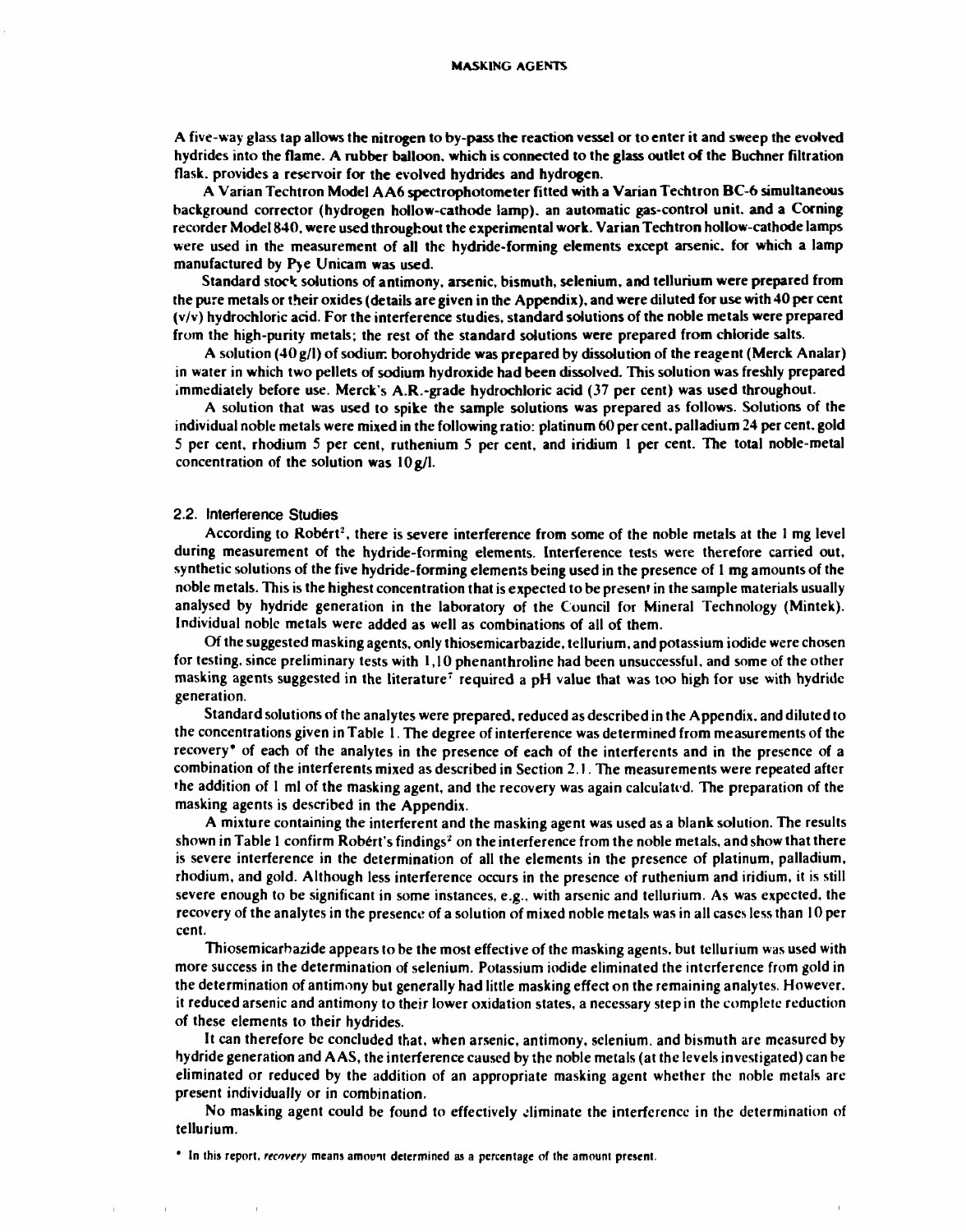# **TABLE 1**

# *The effect of masking agents on interference*

**Analyte concentration,**  $\mu$ **g/g Arsenic 0.2 Tellurium 0.5**  Antimony 0,2 **Bismuth Selenium 0,5** 

| Interferent (1 mg)   | Recovery, %             |                         |                         |                         |                         |  |
|----------------------|-------------------------|-------------------------|-------------------------|-------------------------|-------------------------|--|
| and<br>masking agent | As                      | S <sub>b</sub>          | <b>Se</b>               | <b>Te</b>               | Bi                      |  |
| Pt                   | $\overline{\mathbf{4}}$ | 5                       | $\boldsymbol{6}$        | $\overline{\mathbf{4}}$ | $\mathbf{11}$           |  |
| $Pt + TSC$           | 100                     | 100                     | 6                       | 4                       | 100                     |  |
| $Pt + Te$            |                         |                         | 100                     |                         |                         |  |
| $Pt + KI$            |                         |                         |                         | $\overline{\mathbf{4}}$ |                         |  |
| Pd                   | 1                       | $\bf{0}$                | $\mathbf{3}$            | $\overline{\mathbf{c}}$ | $\bf{0}$                |  |
| $Pd + TSC$           | 100                     | 42                      | $\overline{\mathbf{3}}$ | $\overline{7}$          | 29                      |  |
| $Pd + Te$            |                         | $\bf{0}$                | 95                      |                         | $\bf{0}$                |  |
| $Pd + KI$            |                         | $\bf{0}$                | -                       | $\overline{\mathbf{2}}$ | $\bf{0}$                |  |
| <b>Rh</b>            | $\overline{\mathbf{4}}$ | $\overline{\mathbf{3}}$ | 10                      | 8                       | $\overline{\mathbf{4}}$ |  |
| $Rh + TSC$           | 100                     | 100                     | 10                      | 64                      | 100                     |  |
| $Rh + Te$            |                         |                         | 31                      |                         |                         |  |
| $Rh + KI$            |                         |                         | 10                      | 8                       |                         |  |
| Au                   | $\overline{\mathbf{2}}$ | 3                       | 50                      | $\bf{0}$                | $\mathbf{3}$            |  |
| $Au + TSC$           | 95                      | 44                      | 50                      | $\bf{0}$                | 12                      |  |
| $Au + Te$            |                         |                         | 78                      |                         | 3                       |  |
| $Au + KI$            |                         | 100                     | 50                      | $\boldsymbol{0}$        | $\overline{\mathbf{3}}$ |  |
| Ru                   | 93                      | 88                      | 68                      | 49                      | 90                      |  |
| $Ru + TSC$           | 100                     | 100                     | 68                      | 80                      | 100                     |  |
| $Ru + Te$            |                         |                         | 70                      | -                       |                         |  |
| $Ru + KI$            |                         |                         | 68                      | 49                      |                         |  |
| Ir                   | 17                      | 100                     | 100                     | 74                      | 100                     |  |
| $Ir + TSC$           | 100                     |                         |                         | 75                      |                         |  |
| $Ir + Te$            |                         |                         |                         | -                       |                         |  |
| $Ir + KI$            |                         |                         |                         | 74                      |                         |  |
| Noble metals         | $\boldsymbol{6}$        | 3                       |                         |                         | $\bf{0}$                |  |
| Noble metals + TSC   | 100                     | 91                      | $\frac{2}{2}$           | $\frac{2}{2}$           | 70                      |  |
| Noble metals $+$ Te  |                         |                         | 86                      |                         | $\boldsymbol{0}$        |  |
| Noble metals $+$ KI  |                         | $\overline{\mathbf{3}}$ | $\overline{\mathbf{c}}$ | -<br>2                  | $\bf{0}$                |  |

**TSC** = Thiosemicarbazide.  $0.5 M (1 ml)$ <br>Te = Tellurium.  $0.2$  per cent  $(1 ml)$ 

 $\equiv$  **Tellurium.** 0,2 per cent (1 ml)

**KI = Potassium iodide, 10 per cent (1 ml)** 

#### **2.3. Accuracy and Precision**

 $\bar{1}$ 

In the assessment of the effectiveness of masking agents in the analysis of sam<sub>k</sub>le material, the main **difficulty was the unavailability of suitable reference materials that contain the noble metals and have recommended values for the analytes. It was therefore decided that use should be made of two metal sulphide concentrates that had previously been analysed at Mintek. The major constituents of these concentrates are given in Table** *2.* 

 $\bar{1}$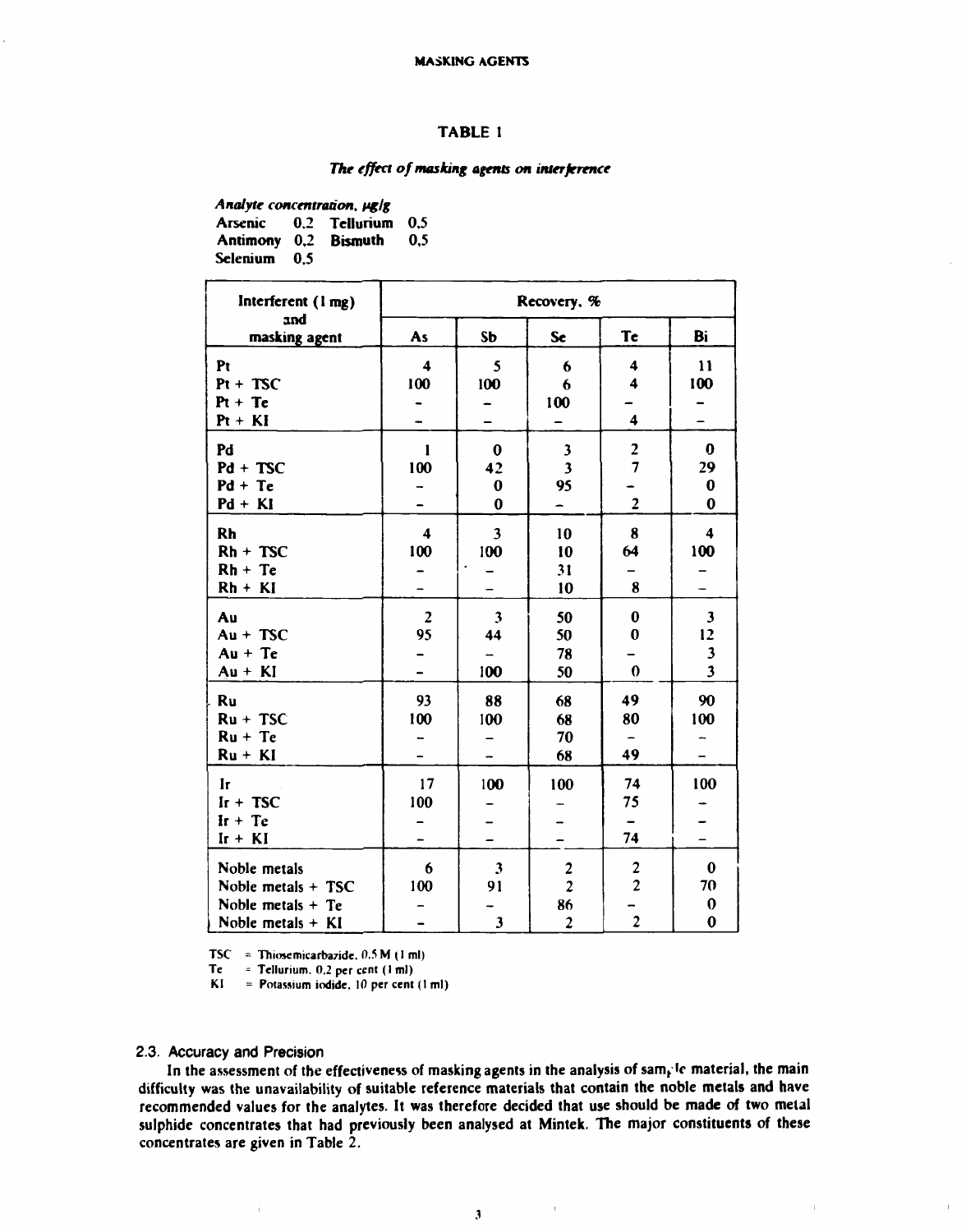#### **TABLE 2**

#### **Major constituents of sulphide concentrates**

|                                 |      |      | Major constituent, % |      |                |
|---------------------------------|------|------|----------------------|------|----------------|
| <b>Sampie</b><br>$\overline{p}$ | Cu   | Fe   | Рь                   |      | Zn             |
|                                 | 1,1  | 3,4  | 71,0                 | 14,0 |                |
|                                 | 27,0 | 21,0 | 17.0                 | 28,4 | $3,0$<br>$5,9$ |

**These concentrates were spiked with a solution of mixed noble metals prepared \*s described in Section 2.1 so that the noble-metal concentration of the final sample solution was 0.5 mg/1.** 

**The noble metals were added as follows. A portion (5 ml) of the spiking solution, which contained 10 g of the mixed noble metals per litre (Section 2.1), was evaporated to dryness in a carbon crucible, after which the sulphide concentrates were added and the mixture fused with sodium peroxide.** 

**Arsenic and selenium were determined after being separated from copper and nickel, and bismuth and antimony were determined in separate portions of the samples after the precipitation of their hydroxides with lanthanum (as described in the Appendix). All the analytes were reduced to their lower oxidation states by use of the methods suggested by Sinemus** *et* **a/.", which are also described in the Appendix. The appropriate masking agent was added to the solutions immediately prior to the reduction with sodium borohydride. The results obtained are given in Table 3. which compares the values obtained in the presence ef the noble metals with the preferred values. The relative standard deviation** *(\***) for each analyte. obtained from the average analysis of ten portions of sample material, are also given. The relative standard deviations for arsenic, antimony, and bismuth varied between 0,017 and 0.061, which is acceptable. The poor**  precision for selenium  $(s<sub>r</sub> = 0.145)$  can be ascribed to its low concentration in the sample (close to the limit of determination of  $1 \mu g/g$ ). At the 95 per cent confidence level, the values obtained for all four of the **analytes agree favourably with the recommended values.** 

#### **TABLE 3**

#### *Accuracy and precision of the results*

| Sample<br>no. | Element   | Relative standard<br>deviation | Value obtained<br>p.p.m. | Recommended<br>value<br>p.p.m. |
|---------------|-----------|--------------------------------|--------------------------|--------------------------------|
| $\mathbf{r}$  | As        | 0,061                          | 2,2                      | 2,4                            |
| $\mathbf 2$   | <b>Sb</b> | 0,017                          | 60                       | 60                             |
|               | Bi        | 0,029                          | 1175                     | 1238                           |
|               | Se        | 0,145                          |                          | I .4                           |

#### **3. DISCUSSION**

**Although in many instances the addition of a masking agent completely eliminated interferences in the determination of some noble metals (Table 1), complete elimination of interference from all of the noble metals examined could be achieved only for arsenic. The arsenic concentration could therefore be determined direct by reference to a set of calibration standards. Antimony, selenium, and bismuth all exhibited some degree of interference in the presence of I mg of the combined noble metals, even when an excess of masking agent was used. These elements would therefore normally need to be measured by the method of standard additions. However, in the samples analysed, the concentrations of bismuth and antimony were sufficiently high to allow for considerable dilution of the solutions. As a result, there was less interference and therefore no need for the method of standard additions to be used.** 

**It was very difficult for selenium (vi) to be reduced to selenium (IV) by the usual procedure of heating it for 30 minutes in a solution of 5 M hydrochloric acid just under boiling point. According to Sinemus** *el al.<sup>n</sup>* **selenium can be reduced more efficiently if it is boiled. If boiled in polypropylene or** 

**4**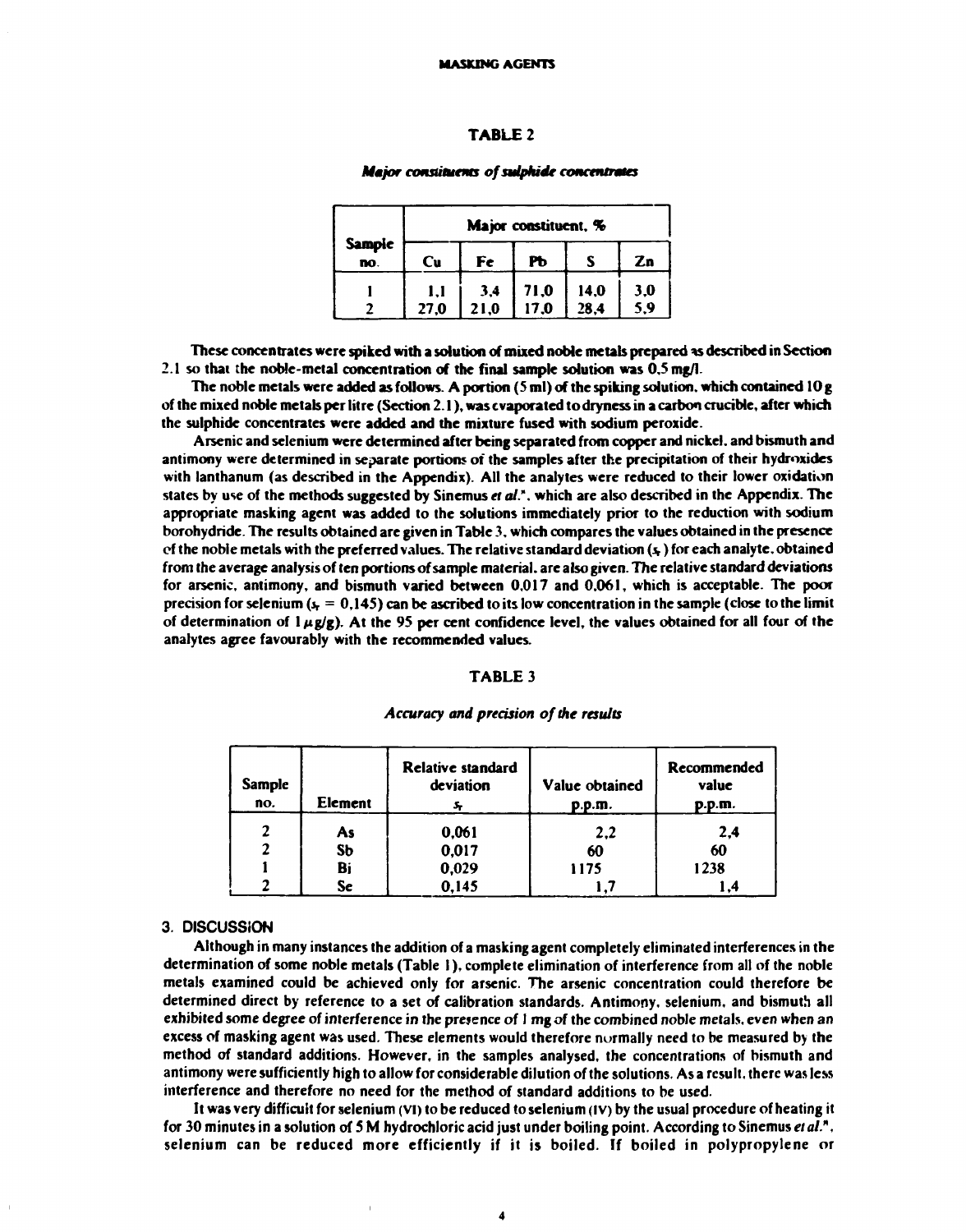**polytetrafluoroethylene (PTFE). the selenium is not volatilized and lost as it would be in glass. The solutions containing selenium were therefore boiled in covered Teflon beakers for approximately !S minutes, after which more precise and much higher peak heights were recorded, indicating that the reduction of selenium had been more efficient.** 

**Vijan and Leung' have suggested that, in the determination of selenium. 9 M hydrochloric acid should**  be used to overcome the interferences from heavy-metal ions. Tests were done with 9 M hydrochloric acid, **but it was found to be ineffective in overcoming interferences from the noble metals.** 

**In the present work, none of the masking agents tested was found to be effective when tellurium «as measured in the presence of the combined noble metals. This is probably because tellurium forms very stable telluridcs with many of the interfering ions. (Tellurium can be used as a masking agent in the determination of selenium.) Tests in which two other possible masking agents. 1.10 phenanrhrolire and thiourea, were used were also unsuccessful.** 

#### **4. CONCLUSIONS**

**Severe interference from the noble metals is encountered during the determination of arsenic,**  antimony, selenium, bismuth, and tellurium by hydride generation and AAS. In the determination of **arsenic, bismuth, and antimony, thjosemicarbazide either eliminates these interferences completely or reduces them to such an extent that the measurement can be made successfully by use of the method of standard additions. In the determination of selenium, tellurium is. to some extent, effective as a masking agent, but. in the determination of tellurium, none of the masking agents tested eliminates the interferences.** 

**The precisions for arsenic, antimony, and bismuth are acceptable, the relative standard deviations being 0.061. 0.017. and 0.029 respectively. The poor relative standard deviation recorded for selenium**   $(0.145)$  is a result of its low concentration  $(1.5 \mu g/g)$  in the sample and its poorer sensitivity. The values **obtained for all the analytes in the in-house reference materials used were found to agree favourably with the preferred values.** 

#### **5 REFERENCES**

- **1. PIERCE. F.D.. and BROWN. H.R. Comparison of inorganic interferences in atomic absorption spectrometric determination of arsenic and selenium.** *Analyt. Chrm.,* **vol. 49, no. 9. 1977. pp. 1417-1421.**
- **2. ROBERT. R.V.D. Atomic-absorption determination, in metai sulphide concentrates, of the elements that form gaseous hydrides. Johannesburg, National Institute for Metallurgy.** *Report 1838.* **1976.38 pp.**
- **3. YAMAMOTO. M., SHOHJ1, T.. KUMARARU . T., and YAMAMOTO. Y. Masking effect of potassium iodide on the interferences in the atomic absorption spectrophotometric determination of antimony utilizing stibine generation by sodium borohydride tablet reduction.** *Fresenius Z. analyt. Chem.,* **vol. 305. 1981. pp. 11-14.**
- **4. VIJAN, P.M.. and LEUNG. D. Reduction of chemical interference and speciation studies in the hydride generation-atomic absorption method for selenium.** *Analyt. chim Acta,* **vol. 120.198C. pp. 141-146.**
- 5. KIRKBRIGHT, G.F.. and TADDIA, M. Use of tellurium (IV) to reduce interferences from some **metal ions in the determination of selenium by hydride generation and atomic absorption spectrometry.** *Atom. Abs. News!.,* **vol. 18, no. 3. 1979. pp. 68-70.**
- **6. KIRKBRIGHT, G.F.. and TADDIA , M. Application of masking agents in minimizing interferences from some metal ions in the determination of arsenic by atomic absorption spectrometry with the hydride generation technique.** *Analyt. chim. Acta,* **vol. 100. 1978. pp. 145-150.**
- **7. AGGETT. J., and ASPELL, A.C. The determination of arsenic (ill) and total arsenic by atomic absorption.** *Analyst, Lond.,* **vol. 10. 1976. p. 341.**
- **8. SINEMUS, H.W., MELCHER, M.. and WELZ, B. Influence of valence state on the determination of antimony, arsenic, bismuth, selenium and tellurium in lake water using the hydride A.A. technique.** *Atom. Spectrosc,* **vol. 2, no. 3. 1981. pp. 81-86.**

 $\overline{1}$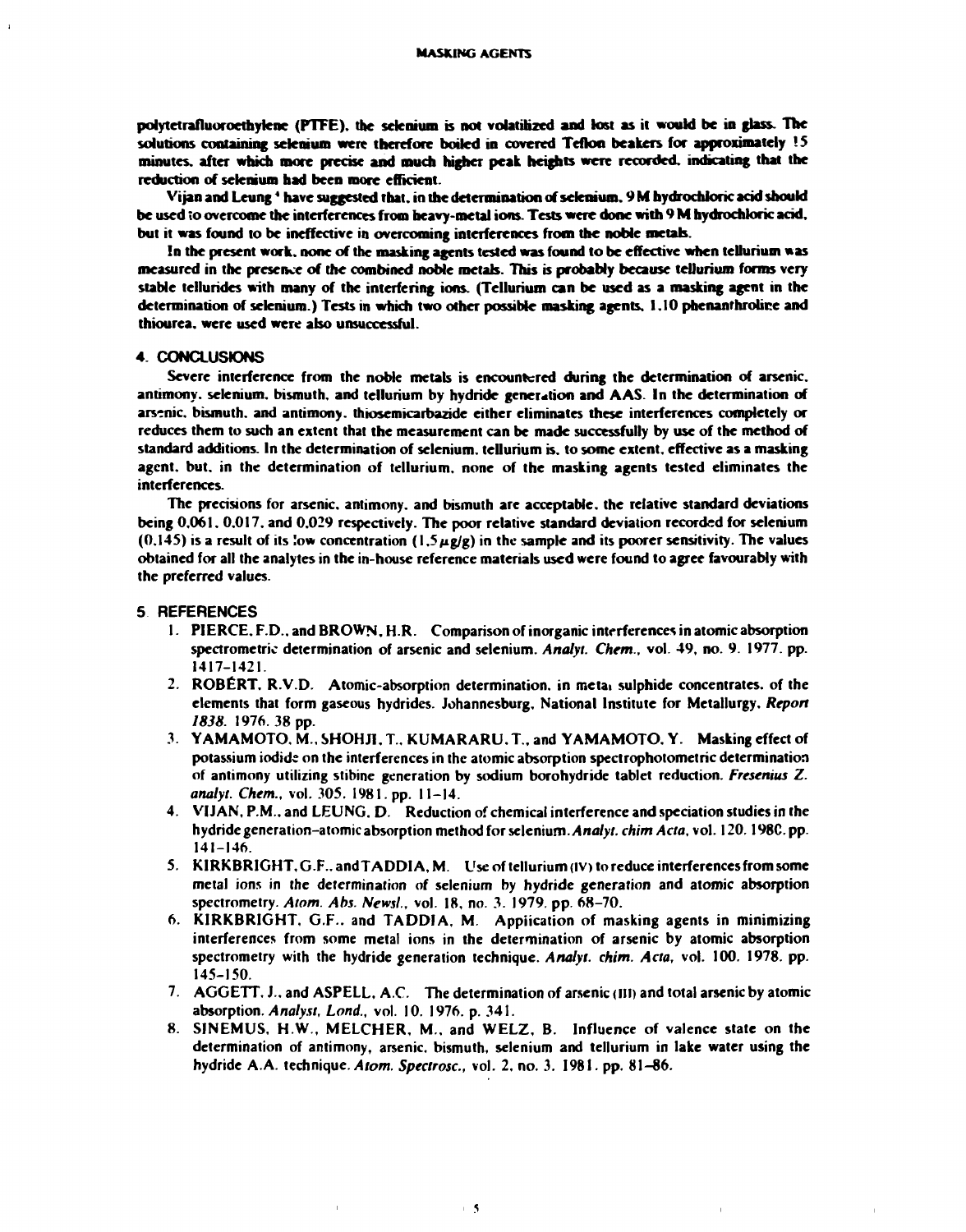**E.1**  nome, Mosmuth

#### **APPENDIX**

#### **THE DETERMINATION, BY HYDRIDE GENERATION AND ATOMIC-ABSORPTION SPECTROPHOTOMETRY. OF MICROGRAM AMOUNTS OF ARSENIC ANTIMONY. BISMUTH. AND SELENIUM IN THE PRESENCE OF NOBLE METALS (Laboratory Method No. 0/23)**

#### **1. OUTLINE**

**The sample is fused with sodium peroxide in a zirconium crucible. For the determination of arsenic and selenium, the melt is leached in water and the copper and nickel are separated by filtration. Arsenic and selenium are determined in the filtrate by evolution of their hydrides and measurement by atomic-absorption spectrophotometry (AAS).** 

**For the determination of antimony and bismuth, another portion of the sample is fused, and the melt is leached in hydrochloric acid. The elements to be determined are precipitated as hydroxides, leaving copper and nickel in solution. After dissolution of the precipitate, antimony and bismuth are determined in the same manner as are arsenic and selenium.** 

## **2. APPLICATION**

**The method is applicable to the determination of arsenic, antimony, bismuth, and selenium in sample materials containing base metals as well as the noble mci^ls (which are defined here as gold plus all the platinum-group metals except osmium), and should be effective in the analysis of most types of samples.**  The lower limit of determination of the analytes (for an error of 10 per cent) is  $1 \mu g/g$ .

#### **3. APPARATUS**

#### *(1) Atomic-absorption Spectrophotometer*

**This could be a Varian Techtron AA6, and should be fitted with a simultaneous background corrector and a chart recorder.** 

*(2) Reduction Vessel* 

**This should be fitted with a five-way tap' (Figure 1-1).** 

- *(3) Magnetic Stirrer*
- *(4) Rubber Balloon*

**Any small balloon of good quality can be used.** 

# **4. REAGENTS**

*(1) Hydrochloric Acid, 40 per cent (vlv)* 

**Dilute 40 ml of hydrochloric acid (A.R. grade) to 100 ml with water.** 

- *(2) Sodium Peroxide*  **A.R. grade.**
- *(J) Lanthanum Nitrate*  **Merck La(NO,>,-6H20.**
- *(4) Sodium Borohydride Solution, SOgll*

**Dissolve 2 pellets of sodium hydroxide in 50 ml of water. Add 4 g of sodium borohydride (Merck A.R. grade), stir to dissolve, and dilute to 100 ml. Prepare this solution immediately before use.** 

*(5) Potassium Iodide, lOOgll* 

Dissolve 10g of potassium iodide (A.R. grade) in water, and dilute to 100 ml with water. (6) Thiosemicarbazide, 0,5 M

**Dissolve 4,55 g of thiosemicarbazide (Merck A.R. grade) in water, and dilute to 100 ml with water.**  *(7) Tellurium, 2 gll* 

**Dissolve 2g of tellurium metal in 90 ml of a 1:1:1 solution of nitric acid, hydrochloric acid, and water, and dilute to 1000 ml with water.**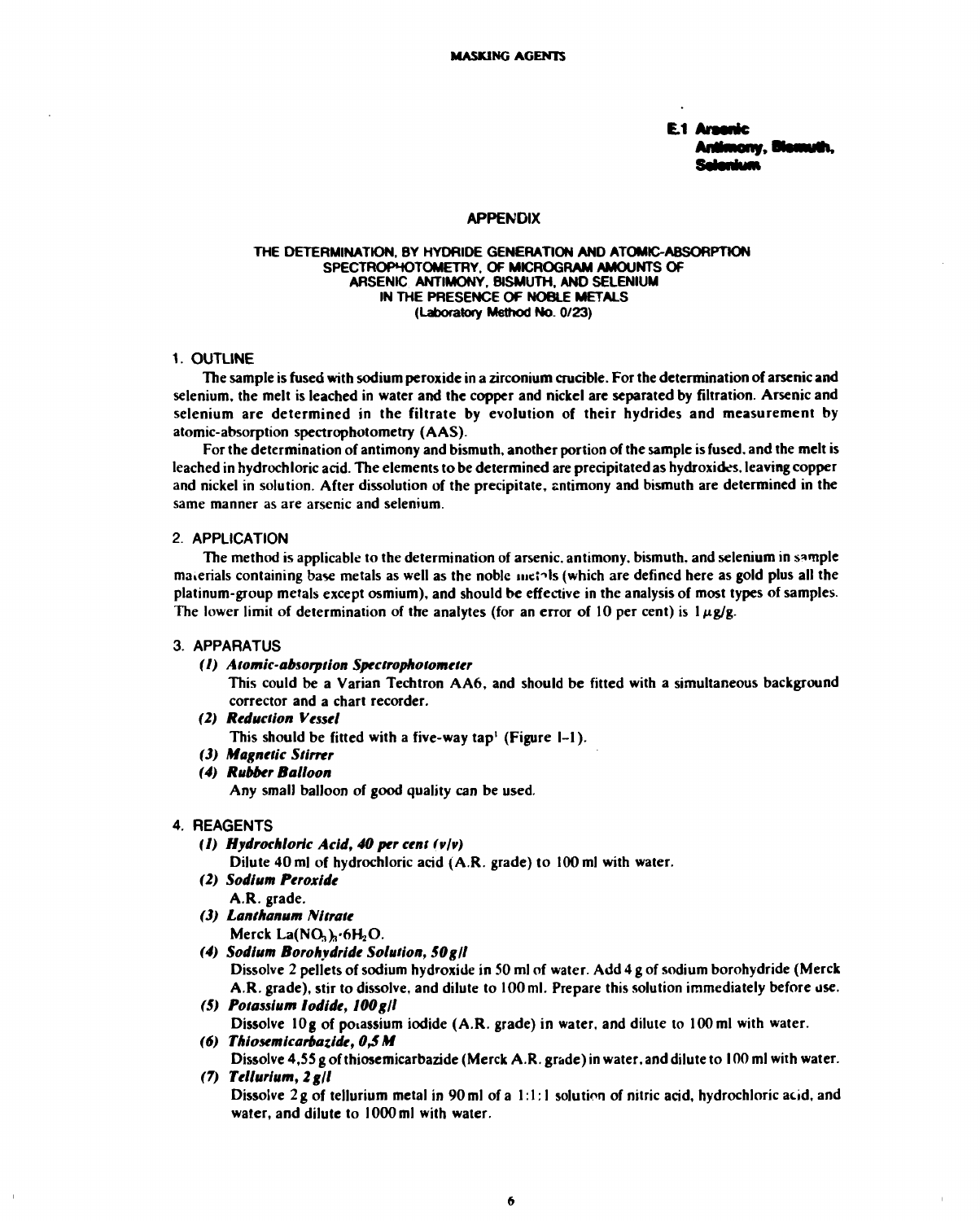# *(8) Slaméará Solutions of Anemic, Amtimomy, Bhmmlk, mmi Setsmimm*

 $1 \text{ m} = 1 \text{ m}$ g.

**Prepare all standard solutions as described by Varian Tecbtron<sup>2</sup> .** 

**Prepare working standard solutions for arsenic, antimony, and bismuth by diluting the standard**  solution with 40 per cent (v/v) hydrochloric acid so that 1 ml of solution is the equivalent of 0.1  $\mu$ g **of the analyte element.** 

**Prepare a working solution of selenium as follows. Add sufficient hydrochloric acid to the required aliquot portion of the selenium standard solution to give a concentration of 6 M. Boil the solution in a covered Teflon beaker for 15 minutes to reduce the selenium to its lower oxidation state. Cool, and dilute to the required volume so that the final solution has** *a* **hydrochloric acid concentration of about 40 per cent (v/v).** 



**FIGURE 1-1. The apparatus used for hydride generation (after Robert<sup>1</sup> )** 

# **5. PROCEDURE**

- **5.1. Dissolution of the Sample** 
	- **a. Accurately transfer 1,0g of :he sample to a zirconium aucible. Add 3,5 g of sodium peroxide and mix intimately with the aid of a small spatula. For the blank solution (of the reagent) transfer 3.5 g of sodium peroxide to a zirconium crucible and follow the same steps as for the sample.**
	- **b. To tuse the sample, heat it gently until the initial vigorous reaction has ceased, and then use a dull-red heat until the contents of the crucible have completely dissolved. Cool partly.**

 $\overline{7}$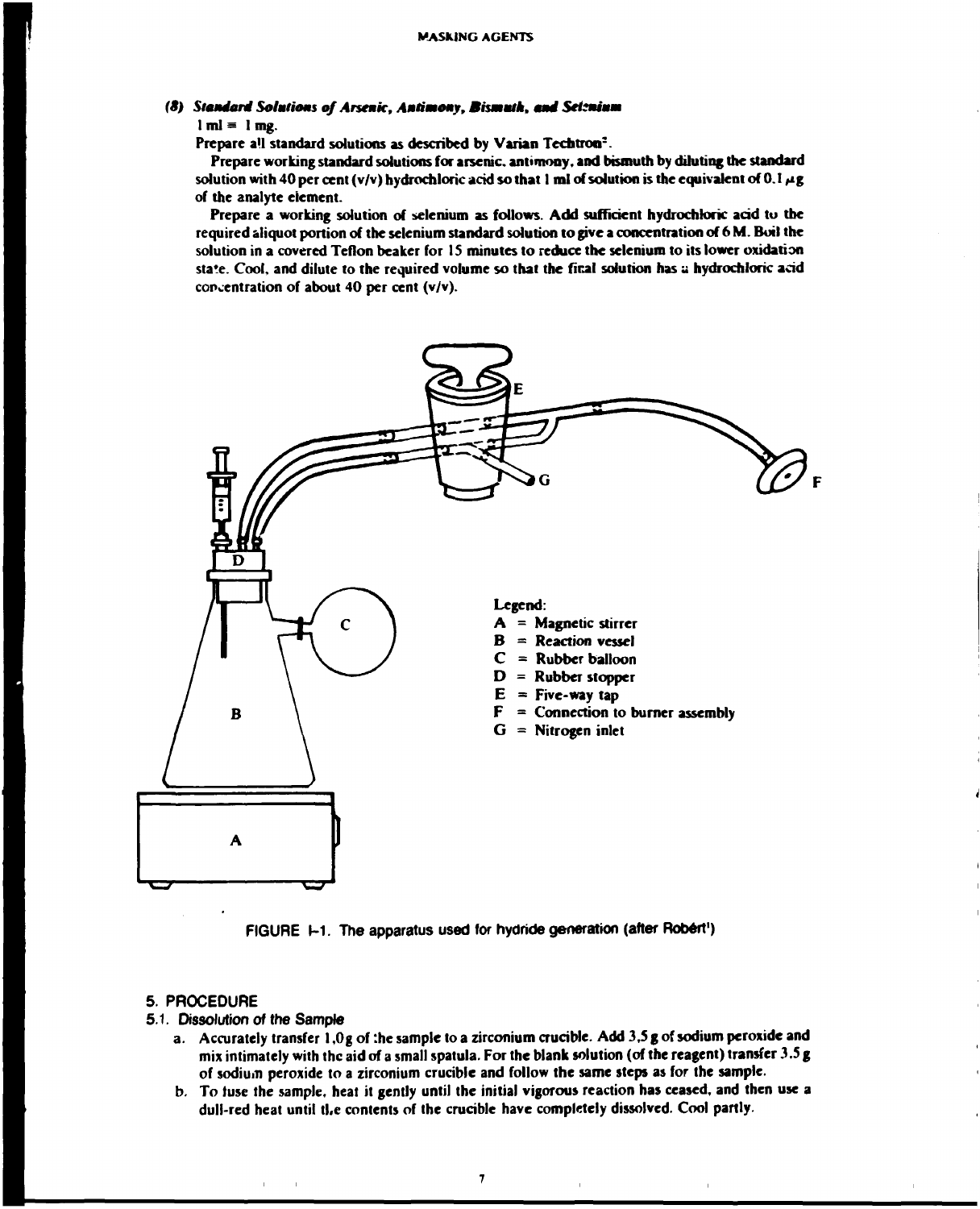- **5.2. Separation of Arsenic and Selenium from Copper and Nickel** 
	- **a. Transfer the crucible to a 400 ml squat beaker containing ' 50 ml of water. Cover the beaker and heat it slowly. Insert a boiling rod, and boil the solution for 20 minutes to expel peroxides. Remove the crucible, and wash it with water.**
	- **b. Cool the solution to room temperature, filter it through a no. 540 Whatman 15 cm filter paper, and collect the filtrate in a 400 ml beaker. Wash the precipitate thoroughly with wate». Evaporate the filtrate down to a volume of approximately 40 ml. Cool the filtrate, transfer it to a 100 ml volumetric flask, add 40 ml of hydrochloric acid, and dilute to the mark with water. Discard the precipitate. Continue as described in Section 5.5.**
- **5.3. Separation of Bismuth and Antimony from Copper and Nickel** 
	- **a. Transfer the crucible to a 400 ml squat beaker containing 25 ml of hydrochloric acid and 75 ml of water. Cover the beaker and, if necessary, heat the solution until the fusion bead has completely dissolved (Note 1).**
	- **b.** Remove the crucible and wash it with water. Add  $150 \text{ mg}$  of  $\text{La}(\text{NO}_3)_3 \cdot 6\text{H}_2\text{O}$  to the beaker, and **stir to dissolve. Cool the solution to room temperature, and adjust the volume to 200 ml with water.**
	- **c. While stirring the solution, slowly add concentrated ammonium hydroxide solution until a pH value of between 9 and 10 (indicated by test papers) is obtained (about 30 ml).**
	- **d. Allow the precipitated hydroxides to settle for 15 minutes, filter the solution through a no. 541 Whatman 15 cm filter paper, and collect the filtrate in a beaker (Note 2).**
	- **e. Wash the beaker and precipitate six times with water adjusted to a pH value of 9 with ammonium hydroxide. Discard the filtrate. Remove the filter paper containing the precipitate from the funnel and, with a jet of water, wash as much of the precipitate as possible into the original beaker.**
	- **f. Treat the filte paper with 25 ml of hydrochloric acid to dissolve any remaining precipitate. Wash the paper with water and collect the washings in the original beaker (Note 3).**
	- **g. Add 25 ml of hydrochloric acid. Transfer the solution to a 100 ml volumetric flask, cool, and dilute to the mark with water. Proceed as described in Section 5 A**

#### **5.4. Reduction of the Sample Solutions**

#### *(a) Antimony*

**Transfer the solution to be analysed to the reaction vessel. Add 1 ml of a potassium iodide solution (100g/l) to the analyte before adding sodium bcrohydride.** 

*(b) Arsenic* 

**Transfer 20 ml of the analyte solution to a 25 ml volumetric flask, and add 2 ml of potassium iodide**  solution ( $100g/l$ ). Make up to the mark with 40 per cent  $(v/v)$  hydrochloric acid, and let the **solution stand for 1 hour before measurement.** 

*(c) Selenium* 

**Transfer 20 ml of the sample solution to a Teflon beaker and cover with a watch-glass. Boil the solution for 15 minutes, cool, transfer to a 20 ml volumetric flask, and make up to the mark with 40 per cent (v/v) hydrochloric acid.** 

#### *(d) Bismuth*

**No prereduction is necessary for the determination of bismuth.** 

#### **5.5. Setting-up of Apparatus**

- a. With a length of tubing, con it a cylinder of hydrogen to the propane inlet at the rear of the **gas-control unit of the AA6 spectrophotometer. With a connecting tube from a cylinder of nitrogen, replace the connecting tube that carries compressed air to the gas-control unit.**
- **b. Depress the air-propane button on the gas-control unit, and ignite the burner (which has an air-acetylene head). With the appropriate instrumental parameters (Table 1-1) and a solution of the analyte, optimize the wavelength setting, the alignment of the hollow-cathode lamp, and the height of the burner for minimum absorbance. Extinguish the flame. Incorporate the background corrector as described in the instruction manual<sup>2</sup> .**
- **c. Disconnect the tube from the nebulizer and reconnect it to inlet G of the hydride-generation apparatus (Figure 1-1). Replace the nebulizer assembly with connection F.**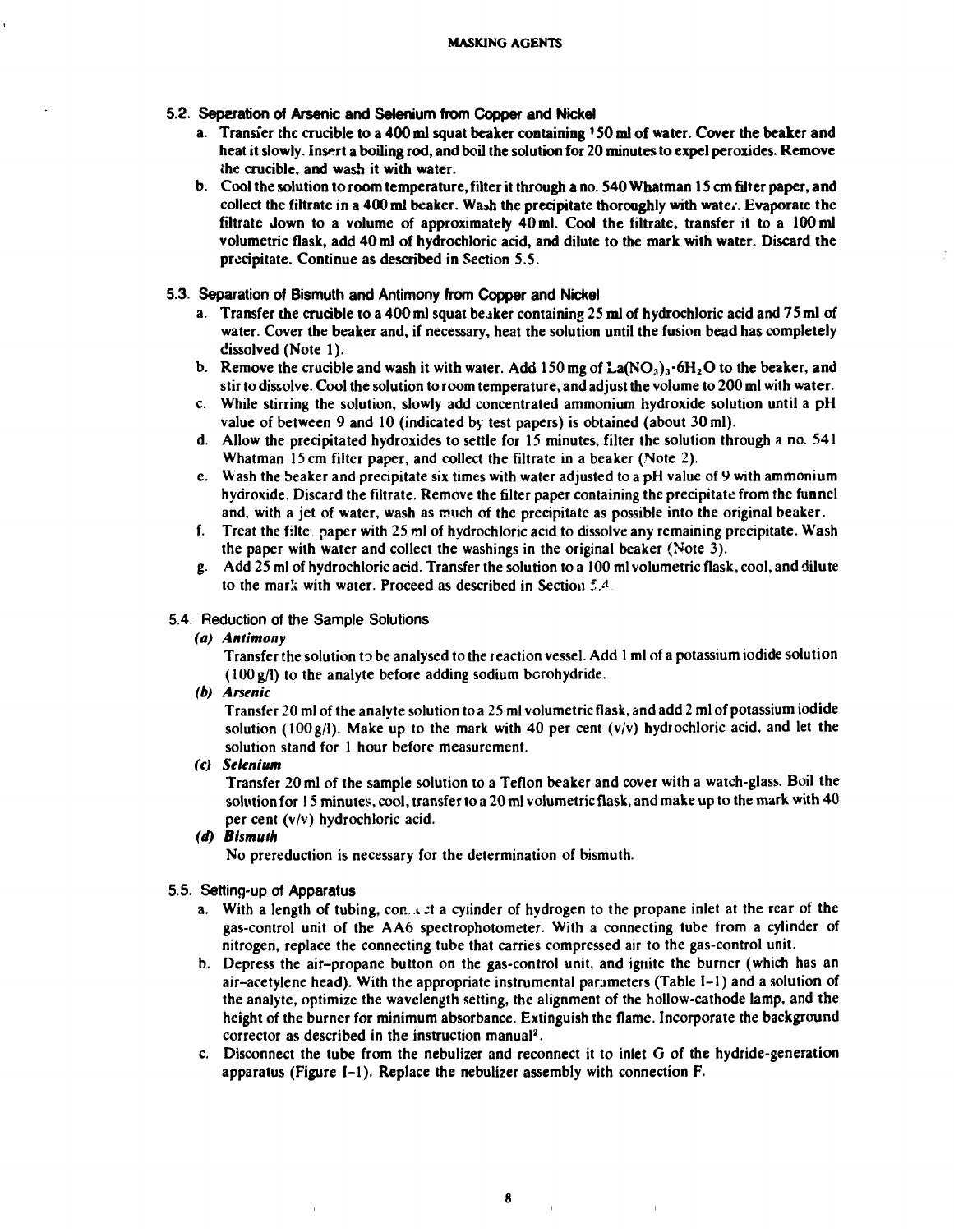#### **MASKING AGENTS**

### **TABLE 1-1**

# *Instrumental parameters for the Varian Techtron AA6 spectrophotometer*

*Setting for gas flow:*  **Hydrogen 4 Nitrogen 6** 

|                        | As    | <b>Sb</b> | Bi    | Se    |
|------------------------|-------|-----------|-------|-------|
| Wavelength, A          | 193,7 | 217,6     | 223,0 | 196,0 |
| Width of slit, $\mu$ m | 300   | 100       | 100   | 300   |
| Lamp current, m.A.     |       | 10        | 8     | 10    |

#### **5.6 Evolution and Measurement of the Hydrides**

# *5.6.1. Preparation of the Samples*

*(a) Antimony* 

**Transfer 2 ml of the sample solution to the reaction vessel. Add 1 ml of a 10 per cent potassium iodide solution and 1 ml of 0,5 M thiosemicarbazide. Add enough 40 per cent (v/v) hydrochloric acid to give a total volume of 10 ml. Proceed as described in steps a to e of Section 5.6.2.** 

*(b) Arsenic* 

**Transfer 2 ml of the sample solution containing potassium iodide to the reaction vessel. Add 1 ml of 0,5 M thiosemicarbazide and then add enough 40 per cent (v/v) hydrochloric acid to give a total volume of 10 ml. Proceed as described in steps a to e of Section 5.6.2.** 

# *(c) Selenium*

**Transfer 2 ml of the reduced sample solution to the reaction vessel. Add 1 ml of the 0,2 per cent tellurium solution, and then add enough 40 per cent (v/v) hydrochloric acid to give a total volume of 10ml. Proceed a; described in steps a to e of Section 5.6.2.** 

#### *(d) Bismuth*

**Transfer 2 ml of \*ne sample solution to the reaction vessel. Add 1 ml of 0,5 M thiosemicarbazide, and then add enough 40 per cent (v/v) hydrochloric acid to give a total volume of 10 ml. Proceed as described in steps a to e of Section 5.6.2.** 

#### **5.6.2. Preliminary Estimate of Concentration**

- **a. Insert the stirrer magnet and the rubber stopper, and place the flask on the magnetic stirrer.**
- **b. Ignite the burner with the tap in the by-pass position, and allow nitrogen to flow to the flame. Allow about 10 minutes for the instrument to stabiiize. Place the pen of the chart recorder on zero.**
- **c. Turn the tap :hrough 45° to allow nitrogen to enter the vessel, and flush the system clear of air. Return the tap to the by-pass position. With the aid of a syringe, withdraw about 5 ml of sodium borohydride solution. Invert the syringe and expel any air bubbles from the solution. Adjust the volume in the syringe to 4 ml, and inject the sodium borohydride into the reaction vessel through the rubber septum in D (Figure 1-1). With the evolution of volatile hydride, the balloon C expands. After the required amount of time has elapsed (Table 1-2), turn the tap to flush the evolved hydrides into the flame, and record the absorbance on the chart recorder.**
- **d. Return the tap to the by-pass position and remove the rubber stopper. Discard the contents and rinse the flask with water. Repeat the procedure for the other standards and samples.**
- **e. Compare the peak heights obtained and calculate the approximate value of the sample solution (Note 4).**

# *5.6.3. Determination of True Concentration*

- **a. Apply the method of standard additions as follows (Note 5).**
- **b.** Transfer an aliquot portion of the sample solution (which is equivalent to approximately  $0.2 \mu$ g of **the element to be determined and must not exceed 5 ml) to the reaction vessel (Note 6).**
- **c. For the first determination, proceed as described in Section 5.6.2.**